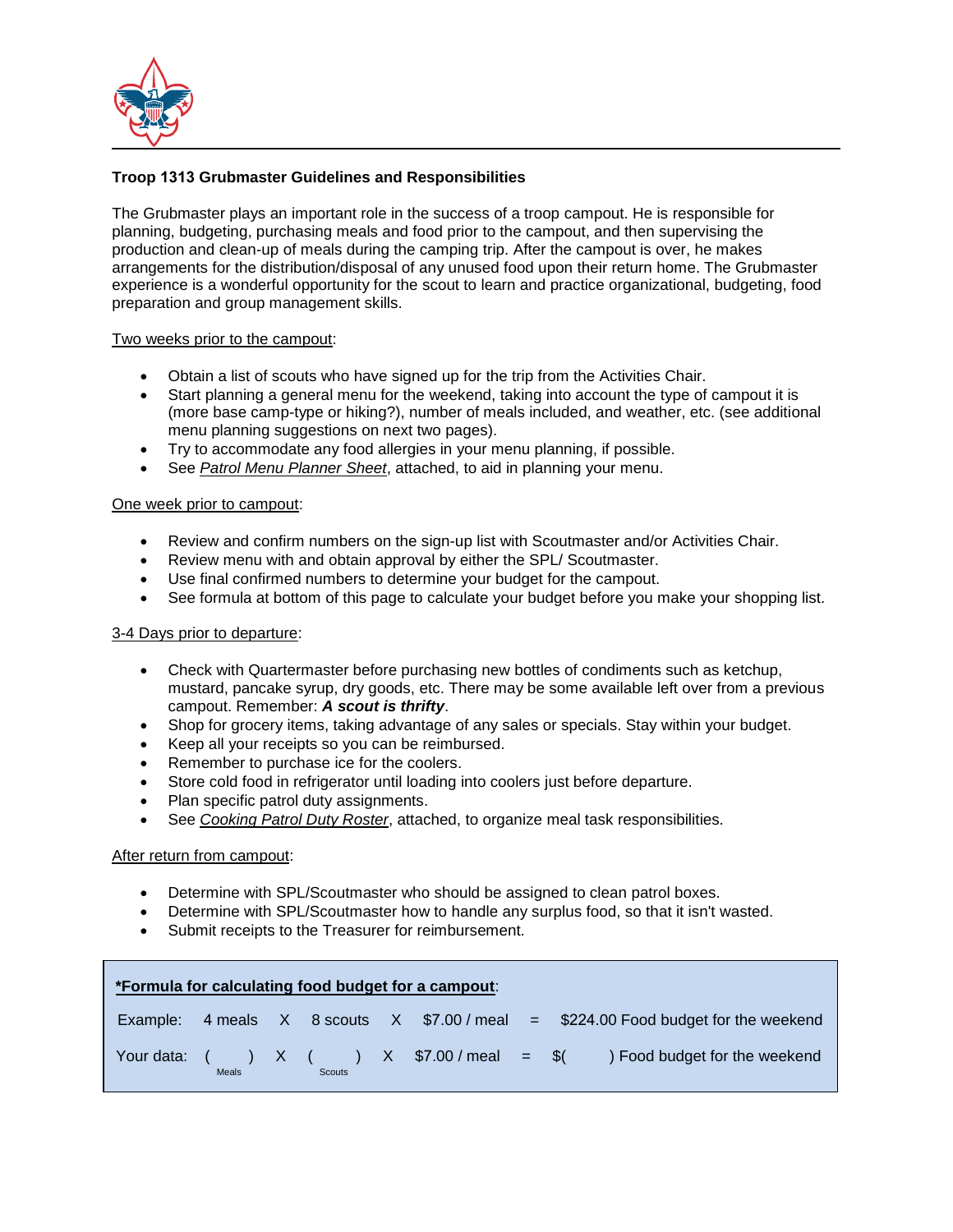

# Menu Planning Guidelines:

- Review and confirm numbers on the sign-up list with Scoutmaster and/or Activities Chair.
- Select healthy items for each meal, in keeping with our commitment to living healthily as scouts.
- A serving of protein food should be served at each meal.
- Lunch and Dinner should include a serving each of vegetables and fruit.
- Do not serve soda pop as a beverage.
- Fruit should be considered a preferable dessert balanced with other prepared dessert items.
- Sample menus and "tried and true" boys scout campout recipes can be found online or in the scout handbook. A list of menu suggestions is included on the next page to provide some guidelines to help you get started.
- Remember, a menu with a balance of healthy foods is required and a little "fun food" is okay.
- Menus that do not meet the minimum requirements will not be approved by SPL/Scoutmaster.

# Camping Cancelation Policy: *(be aware of this as you consider final count for your budget)*

- It is understandable that legitimate situations arise where a scout needs to cancel at the last minute.
- In an effort to minimize waste due to excessive last minute cancellations, the policy is being enforced that *those who cancel the Monday prior to the campout or later, will forfeit their (prepaid) camping money, or will be billed the amount from their individual troop account, after the fact.*
- For exceptions to this policy, it is at the discretion of the Scoutmaster to determine if someone is entitled to a refund of their camping deposit.

# Food Safety:

- Thorough *hand washing with soap* prior to handling any food is a requirement; this is the single most important thing scouts can do to prevent foodborne illness.
- Remember to keep and serve "cold foods cold", and "hot foods hot" (at 140 degrees or more).
- Avoid cross contaminating raw meat/juices with cooked foods or other raw foods (especially with utensils and cutting boards).
- Return perishable leftovers to coolers or otherwise dispose of them.
- Pack all food away after each meal to prevent attracting wild animals to the campsite.

Have fun and be safe!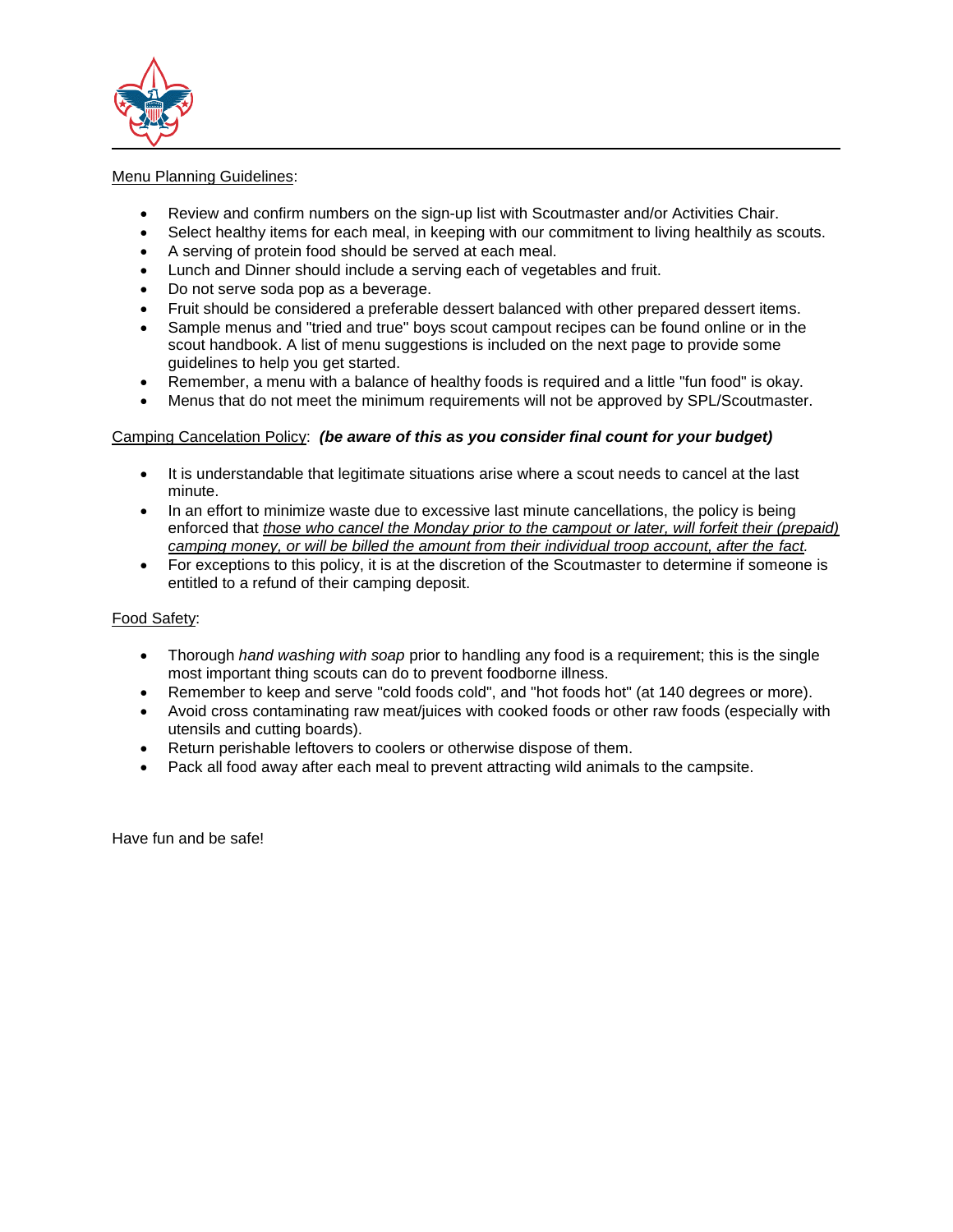

# **Menu Suggestions**

It is suggested that you choose one item (or something similar) from each column for each meal, when planning your menu.

| <b>BREAKFAST</b>                                                                                                                                                |                                                                                                                                              |                                                                                                                    |                                                                                                                                      |
|-----------------------------------------------------------------------------------------------------------------------------------------------------------------|----------------------------------------------------------------------------------------------------------------------------------------------|--------------------------------------------------------------------------------------------------------------------|--------------------------------------------------------------------------------------------------------------------------------------|
| <b>Entrée</b>                                                                                                                                                   | <b>Sides</b>                                                                                                                                 | <b>Beverage</b>                                                                                                    | <b>Fruit</b>                                                                                                                         |
| <b>Cold Cereal</b><br><b>Regular Oatmeal</b><br><b>Scrambled Eggs</b><br><b>Egg McMuffins</b><br><b>Breakfast Burritos</b><br><b>Omelets</b><br><b>Pancakes</b> | <b>Toast</b><br><b>Bagels / Cr Cheese</b><br><b>English Muffins</b><br><b>Canadian Bacon</b><br><b>Sausage</b><br><b>Bacon</b><br><b>Ham</b> | <b>Orange Juice</b><br><b>Apple Juice</b><br><b>Grape Juice</b><br><b>Milk</b><br><b>Hot Cocoa</b><br><b>Water</b> | <b>Bananas</b><br><b>Raisins</b><br><b>Strawberries</b><br><b>Fruit Cups</b><br><b>Apples</b><br><b>Oranges</b><br><b>Tangerines</b> |
| <b>LUNCH</b>                                                                                                                                                    |                                                                                                                                              |                                                                                                                    |                                                                                                                                      |
| <b>Entrée</b>                                                                                                                                                   | <b>Sides</b>                                                                                                                                 | <b>Beverage</b>                                                                                                    | <b>Dessert</b>                                                                                                                       |
| <b>Grilled Ham &amp; Cheese</b><br>Hoagies<br><b>Tuna Sandwich</b><br><b>Chicken Salad</b><br>Soup or Chili<br>PB & J                                           | <b>Bananas</b><br><b>Apples</b><br>Oranges<br>Crackers<br><b>Protein Bars</b><br><b>Fruit Cups</b><br><b>Carrot Sticks</b>                   | <b>Iced Tea</b><br>Water<br>Lemonade<br><b>Hot Cocoa</b>                                                           | <b>Fresh Fruit</b><br><b>Fig Newtons</b><br>Cookies<br><b>Brownies</b><br><b>Rice Krispie Bars</b>                                   |
| <b>DINNER</b>                                                                                                                                                   |                                                                                                                                              |                                                                                                                    |                                                                                                                                      |
| <b>Entrée</b>                                                                                                                                                   | <b>Sides</b>                                                                                                                                 | <b>Beverage</b>                                                                                                    | <b>Dessert</b>                                                                                                                       |
| Spaghetti<br>Mac 'n' Cheese<br>(suggest not boxed)<br>Chili<br><b>Pot Roast</b><br>Tacos<br><b>Foil Dinners</b><br><b>Beef/Chicken Stew</b>                     | <b>Potatoes</b><br>Corn<br><b>Carrot / Celery Sticks</b><br>Coleslaw<br>Green Salad w/<br><b>Dressing</b><br><b>Bread Rolls</b>              | <b>Milk</b><br>Lemonade<br><b>Hot Cocoa</b><br><b>Iced Tea</b><br>Water                                            | Cobbler<br><b>Fresh/Canned Fruit</b><br><b>Brownies</b><br><b>Rice Krispie Bars</b><br>Cookies<br>Cake                               |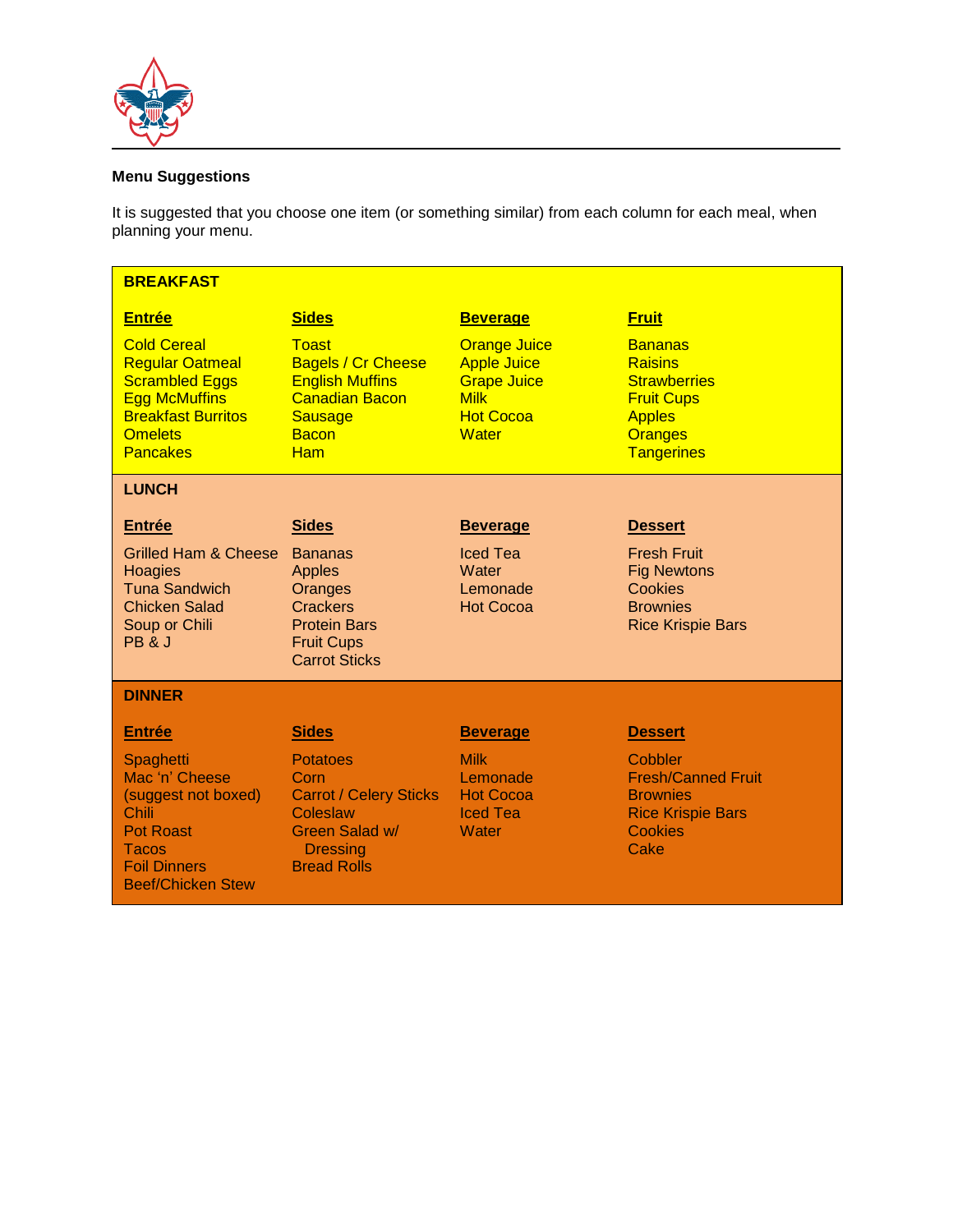

# **Patrol Menu Planner Saturday Morning to Sunday Morning**

| <b>Patrol Name</b> |  |
|--------------------|--|
| Grubmaster         |  |
| Campout            |  |
| <b>Dates</b>       |  |

|                       | <b>Friday</b> | <b>Saturday</b> | <b>Sunday</b> |
|-----------------------|---------------|-----------------|---------------|
| <b>Breakfast</b>      |               |                 |               |
| Lunch                 |               |                 |               |
| <b>Supper</b>         |               |                 |               |
| <b>Cracker Barrel</b> |               |                 |               |

# **Post Menu in Patrol Cooking Area for Everyone to See**